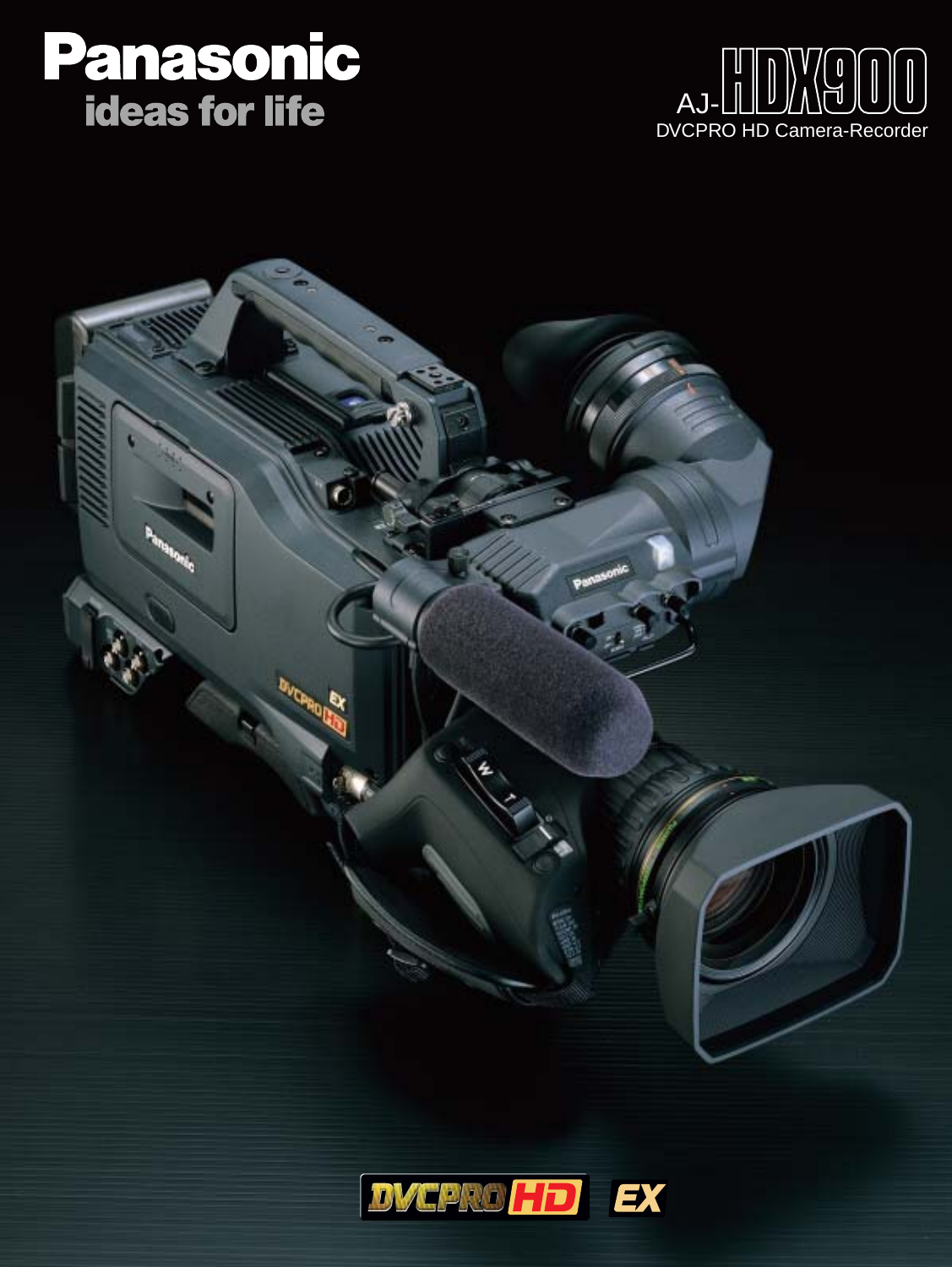## **A Universal HD Camera-Recorder that Puts High-End Performance Within Your Reach**

HD<sup>3</sup>

QED 17 C

 $\mathbf{r}$   $\mathbf{r}$ 

The AJ-HDX900 produces the high-quality HD content that's in

growing demand as HD production and broadcasting continue to expand worldwide.

This new camera-recorder uses the DVCPRO HD format, with its long track record and proven reliability in broadcast use. Able to record in both the 720p and 1080i digital TV formats,

the AJ-HDX900 excels in the HD production of TV programs, music and video clips, corporate video and other content for use virtually anywhere in the world.

A progressive HD CCD and 14-bit digital processing assure outstanding image quality. A new filmlike gamma curve and newly developed dynamic range stretching (DRS) function respond to high-end production needs.

The first full-size HD camera-recorder to come equipped with IEEE 1394 digital output, the AJ-HDX900 offers quick, easy linking with IT systems such as hard disk recorders. The AJ-HDX900 is also compatible with a newly developed Remote Control Unit (RCU), for added operational and functional flexibility. Even with all of these features and performance, the AJ-HDX900 is surprisingly affordable. As the perfect complement to the AJ-HDX900, Panasonic is making available the AJ-HD1400 compact recorder. With these two new high cost-performance units, Panasonic is offering versatile, high-quality HD production systems at a cost of SD production.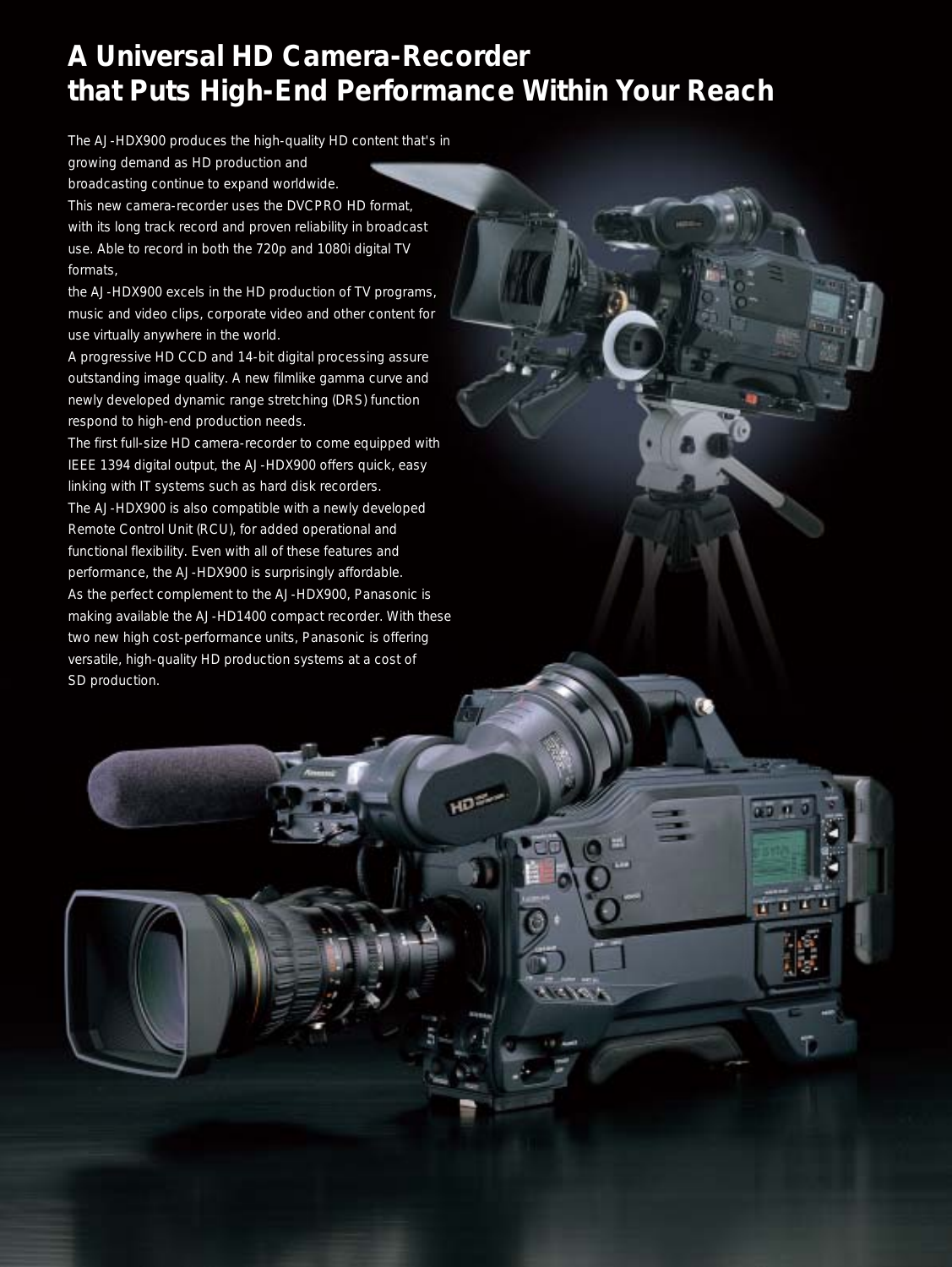## QUALITY

#### **The 720p/1080i HD Multi-Format Camera**

Able to record in the 11 HD formats listed below, the AJ-HDX900 can produce content for use virtually anywhere in the world. And with its versatile features, the AJ-HDX900 can be used to produce virtually any kind of HD video content — TV programs, music videos, stock footage, corporate video and much more.

**Records in these HD Formats**

|      | 59.94Hz area                                                                                        | 50Hz area                        |
|------|-----------------------------------------------------------------------------------------------------|----------------------------------|
| 1080 | 1080/59.94i<br>1080/29.97p (over 59.94i)<br>1080/23.98p (over 59.94i)<br>1080/23.98pA (over 59.94i) | 1080/50i,<br>1080/25p (over 50i) |
|      |                                                                                                     |                                  |
| 720  | 720/59.94p,<br>720/29.97p (over 59.94p),                                                            | 720/50p.<br>720/25p (over 50p)   |
|      | 720/23.98p (over 59.94p)                                                                            |                                  |

#### **Progressive HD CCD Provides High Sensitivity and Superior Image Quality**

The 2/3" 1-million-pixel IT 3CCD system delivers superb HD imagery combined with exceptional sensitivity of F10 at 2,000 lux. The AJ-HDX900 can capture outstanding shots in lighting as low as 0.032 lux (at +62 dB gain). The native progressive video format, which drives the CCDs continuously in progressive mode, outputs high-quality HD images that are suitable for use in filmlike production or in combination with computer graphics.

#### **14-bit Digital Conversion**

In the AJ-HDX900, we offer a 14-bit A/D conversion system, an upgrade over a conventional 12-bit system. We also incorporated a new high-performance digital signal processing (DSP) circuit. The 12-axis color correction matrix lets you make fine adjustments in specific color regions. Functions such as skin detail let you further fine-tune the image.

#### **New Filmlike 3 Gamma Curve**

We also added a new Filmlike gamma mode called Filmlike 3, to the popular Filmlike 1 and Filmlike 2 gamma modes found in the AJ-SDX900 and AJ-HDX400. Filmlike 3 produces a film-like

texture that makes images more emotionally expressive. This makes Filmlike 3 a good choice for certain TV programs, music and video clips, and other content.



**Gamma Curve**





Input

#### **DVCPRO HD: Professional Quality Pictures**

Designed to broadcast specifications, the DVCPRO HD codec combines a video bit rate of 100 Mbps with 4:2:2 sampling and intra-frame compression. This reliable recording system also minimizes quality degradation with fast-moving subjects and is highly resistant to drop-out.

The DVCPRO HD-LP format allows 33 minutes of recording on a medium-size cassette with reliable 1/4" metal particle tape.

#### **New DRS (Dynamic Range Stretching) Function**

DRS further extends the auto knee function. It recognizes the average brightness of highlight and shadow areas and then automatically adjusts the aperture and uses knee control to suppress blown highlights in the shadow areas. In scenes with mixed dark and light areas, such as when moving from indoors to outdoors, DRS automatically provides a wider dynamic range with minimal blown highlights and blocked shadows with no need to manually tweak the camera for each specific condition.





**DRS "OFF" Image DRS "ON" Image**

#### **Digital Super Gain (Cumulative Mode)**

The AJ-HDX900 provides an easy-to-use, pushbutton super gain function with a maximum gain of +36 dB. In addition, it introduces a new digital super gain (in cumulative mode) utilizing the variable frame rate technology of Varicam and allowing an extra gain of +20 dB (at 6 fps). Unlike conventional gain adjustment, digital super gain is virtually noise-free\*, so picture quality is preserved intact. With super gain and digital super gain, the AJ-HDX900 allows ultra-high-sensitive shooting at up to +62 dB.



**Nomal Gain UP Image Digital Super Gain UP Image**

\*At maximum gain (+62 dB) there may be a slight amount of noise.

#### **48-kHz/16-bit, 4-Channel Digital Audio**

The AJ-HDX900 can record full 48-kHz/16-bit digital audio on all four channels. You can freely select the audio source for each channel, choosing from mic, line, wireless receiver, and others. A 5-pin XLR jack with 2-channel compatibility is used for the front mic input. Using the AJ-MC900G optional stereo microphone lets you record stereo with a single mic.

**Video Gamma Image Filmlike 3 Gamma Image**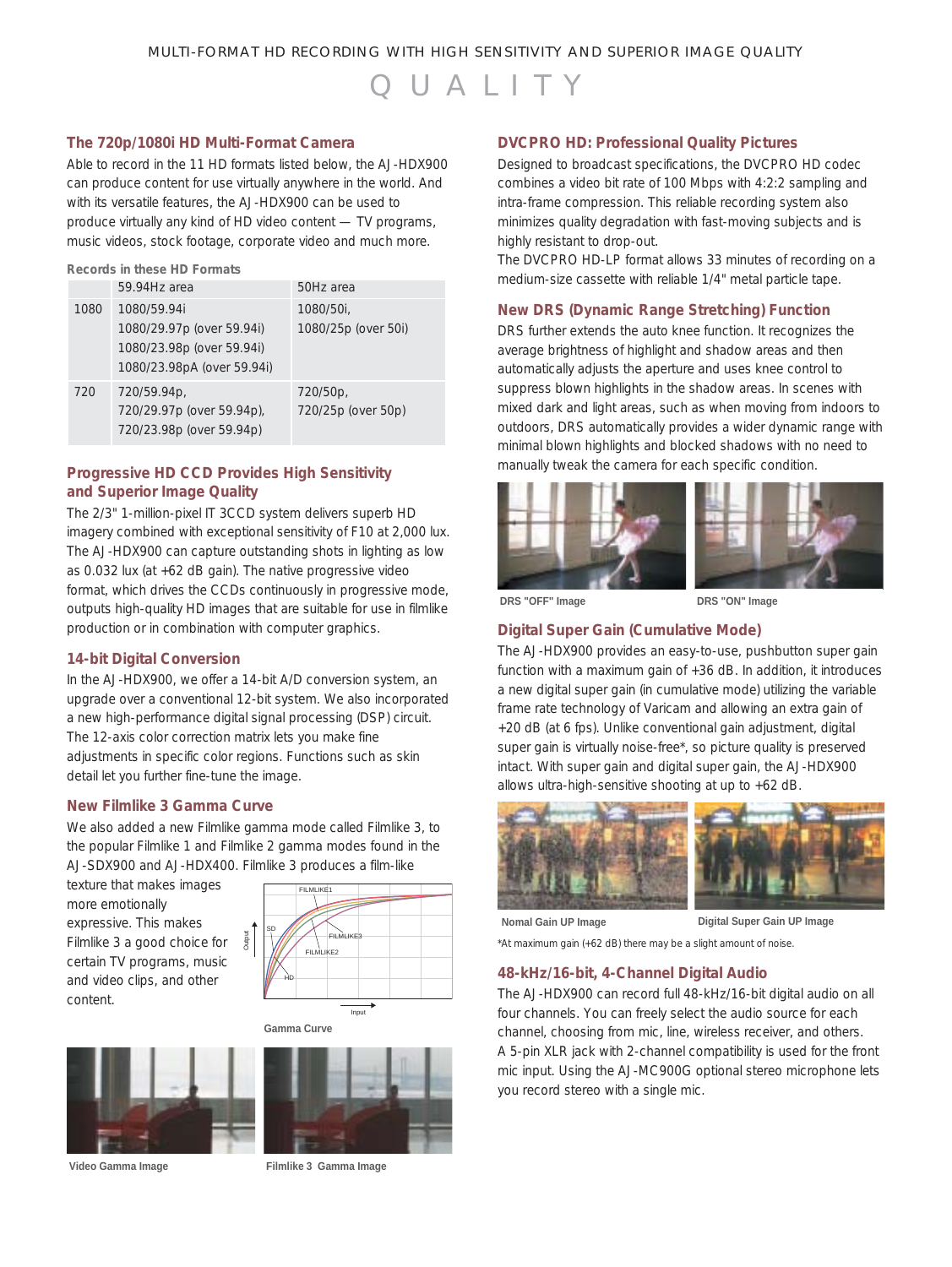

**Top VTR Operation Key**

面



POWER €

**Front Side Camera Setting**



**Rear Side VTR Settings**



**Rear Panel Connectors**

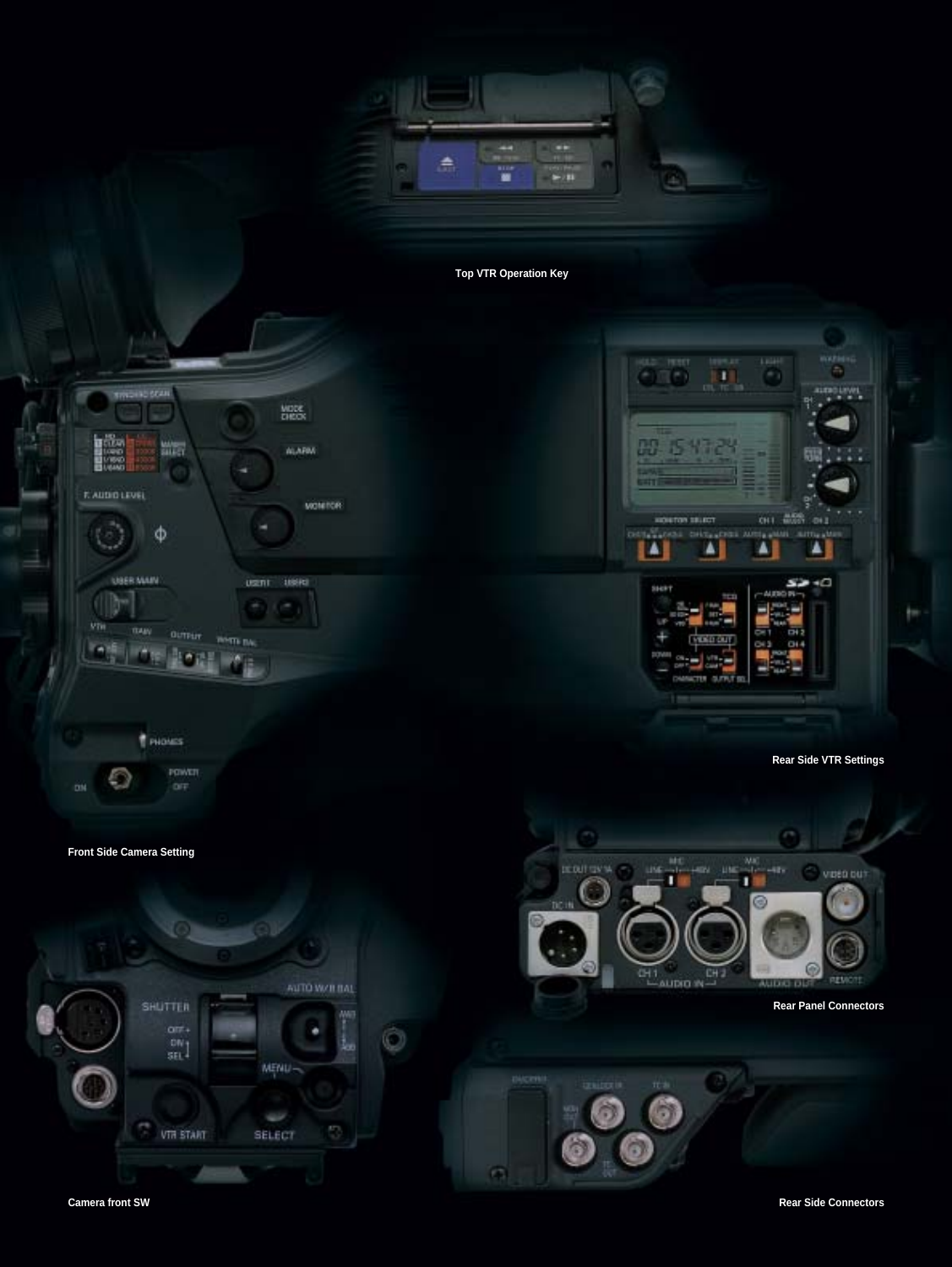#### SHOOTING ASSIST FUNCTIONS, EASE-OF-USE FUNCTIONS, AND MULTIPLE RECORDING MODES

## UNCTIONS

#### **User Scene Files**

Store specific camera settings in built-in memory, then retrieve them when needed for quick, easy setup. Four files with settings can be stored in the camera's memory. Files can also be copied onto an SD Memory Card, allowing storage of up to eight files.



#### **Customized User Buttons**

Three user buttons are provided. Assign a function to each, and then you can select those functions with pushbutton ease. You can also customize the on-screen menu with the items you use most often, and display them by simply pressing a button. One of the three user buttons can be isolated as a USER MAIN button for easy blind-touch operation.

#### **Prerecording Function**

The AJ-HDX900 is ready to catch sudden, spontaneous scenes you might otherwise miss. When the camera is in standby mode, the prerecording function continually stores in memory up to 7 seconds (presettable) of the most recent video and audio material entering the camera. When you press the REC button, that material is recorded onto the tape before real-time recording begins.

#### **Interval Recording and One-Shot Recording**

The interval REC function records at preset intervals, which is useful in monitoring or observation applications, or when you want to create a frame-by-frame effect.

Use the One-shot REC function, which starts recording each time you press the REC button, to create claymation and other special-effect productions.

#### **On-Screen Menu**

The AJ-HDX900 features the same easy-to-use menu layout that was so popular in the AJ-SDX900. You can customize the menu and create a unique user menu that displays the items you use most often.

#### **Electronic Shutter with "Half-Speed" and Syncro-Scan**

The electronic shutter has six fixed speeds of up to 1/2000 sec, plus "Half-Speed" (180 degree) slow and synchro-scan capability.

| Shutter Speed (50Hz):                                        | 1/60, 1/120, 1/250, 1/500, 1/1000,<br>1/2000 sec. and Harf (180°)                                                              |                                                              |
|--------------------------------------------------------------|--------------------------------------------------------------------------------------------------------------------------------|--------------------------------------------------------------|
| Shutter Speed (59.94Hz): 1/100, 1/120, 1/250, 1/500, 1/1000, | 1/2000 sec. and Harf (180°)                                                                                                    |                                                              |
| <b>Syncro Scan Shutter:</b>                                  | 1/60.3 to 1/249.8 sec.<br>1/30.2 to 1/249.8 sec.<br>1/24.1 to 1/249.8 sec.<br>1/50.2 to 1/209.5 sec.<br>1/25.2 to 1/209.5 sec. | (59.94 Hz)<br>(29.97 Hz)<br>(23.98 Hz)<br>(50 Hz)<br>(25 Hz) |

#### **Lightweight, Well Balanced Body**

The AJ-HDX900 offers a lightness in operation that is not entirely reflected in its 9.9-lb (4.5-kg) weight. Designed specifically to provide excellent balance while shooting, it doesn't become frontheavy when equipped with lens, battery, and wireless receiver. Camera work is comfortable because the AJ-HDX900 maintains a natural, horizontal position when held on the shoulder or lifted by the handle. The body height is also minimized to give the operator a clear view front and rear.

#### **Designed for Ease of Operation**

The position, function, and shape of all switches, dials and terminals have been designed in response to feedback from video

professionals to allow quick operation and prevent errors for greater reliability.

- The Audio Rec level adjustment features a push lock function.
- The Audio Input level adjustment (front) can be switched ON/OFF and allocated to desired channels.
- The Easy-Slide Shoulder Pad can be slid with one hand, and securely locked in position.
- A 3-point locking viewfinder mount allows precise adjustment.

## **Power-Save Management (SAVE REC) Function**

This function reduces power consumption during recording to a low 36 watts by interrupting playback-related circuits.

#### **Enhanced Camera Functions and Specifications**

- Displays a zebra pattern for contrast adjustment, auto white balance setting, and color bar output.
- One touch of the mode check button displays the camera settings for easy confirmation.
- •Displays markers for 4:3 screen (side cut) indication to let you check the trimming while shooting in SD.
- ND filter (CLEAR, 1/4ND, 1/16ND, 1/64ND) and CC filter (Cross, 3200K, 4300K, 6300K).
- Rec Review function for easy checking of recorded results
- Quick response: enters standby mode about 3 seconds after the power is turned on; begins recording in about 0.5 second (2 seconds in Power Save mode).



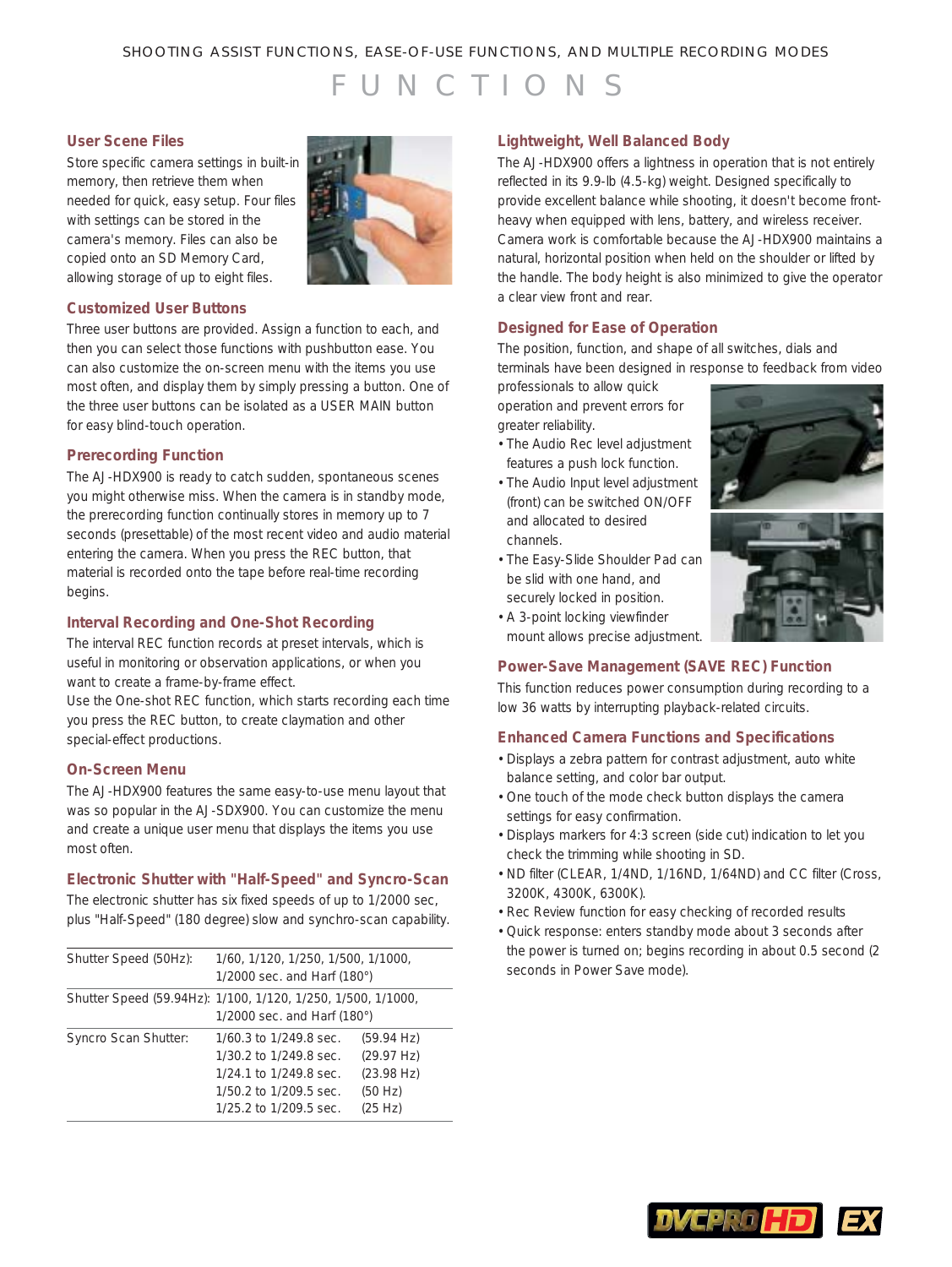SYSTEM



#### **Supports the New RCU**

The AJ-HDX900 comes equipped with a 10-pin RCU terminal for connecting the optional AJ-RC10G Remote Control Unit. The AJ-RC10G comes with a 10-pin multi-cable that can connect to the AJ-HDX900's down-conversion video OUT terminal for monitoring at the RCU. The AJ-RC10G provides detailed control of gamma, flare and the AJ-HDX900's versatile paint functions. The AJ-RC10G has a slot for SD memory card; you can save scene settings on a memory card for easy transfer to other cameras.

#### **IEEE 1394 for Easy Backup**

The AJ-HDX900 comes with an IEEE 1394 (6-pin) output terminal for degradation-free output of DVCPRO HD compression data in all HD formats. Data can be captured directly to a DVCPRO HD-

compatible nonlinear editor. Also, connect the AJ-HDX900 to a DVCPRO HD digital VTR (such as the AJ-HD1400 or HD1200A) or FOCUS FireStore FS-100 hard disk recorder, and you can record on the AJ-HDX900 while simultaneously making a backup copy on the connected unit.







\* Please refer "IEEE1394 Compatibility Table" at <https://eww.pavc.panasonic.co.jp/pro-av/>.

#### **HD SDI/SD Down-Conversion Output**

The AJ-HDX900 comes equipped with two BNC video line outputs for flexible monitoring or line recording use.

- MON OUT: Outputs EE or VTR playback images in HD-SDI or HD-Y format
- VIDEO OUT: Switchable between HD-SDI/SD-SDI (down conversion) and analog composite (down conversion) output.



**AJ-RC10G Remote Control Unit**

A dedicated selector switch improves operating ease. The HD/SD down converter comes built-in. Aspect mode is selectable. Provides the high image quality needed for either monitoring or live on-air transmission.

#### **DC Power Supply for an LCD Monitor**

A 1.5-A DC output (4-pin) is provided for powering the BT-LH900 or LH900A 8.4" LCD monitor, which can serve as a viewfinder.

#### **GPS Unit**

By mounting the optional AJ-GPS900G GPS unit, the AJ-HDX900 can record real-time position data (latitude, longitude, and altitude) onto the tape, conforming to UMID standards.

\* GPS unit is not available in some areas.

#### **Other Functions**

- Shading correction function that adjusts for use of a lens extender.
- Color bar (switchable between SMPTE, ARIB, and full color) and standard audio signal (1-kHz test tone) output
- Built-in SMPTE time code generator/reader, with time code In/Out terminal
- Multiple battery support, including Anton Bauer batteries
- •UniSlot® wireless receiver compatible
- \* UniSlot® is a trademark of Ikegami Tsusinki Co., Ltd.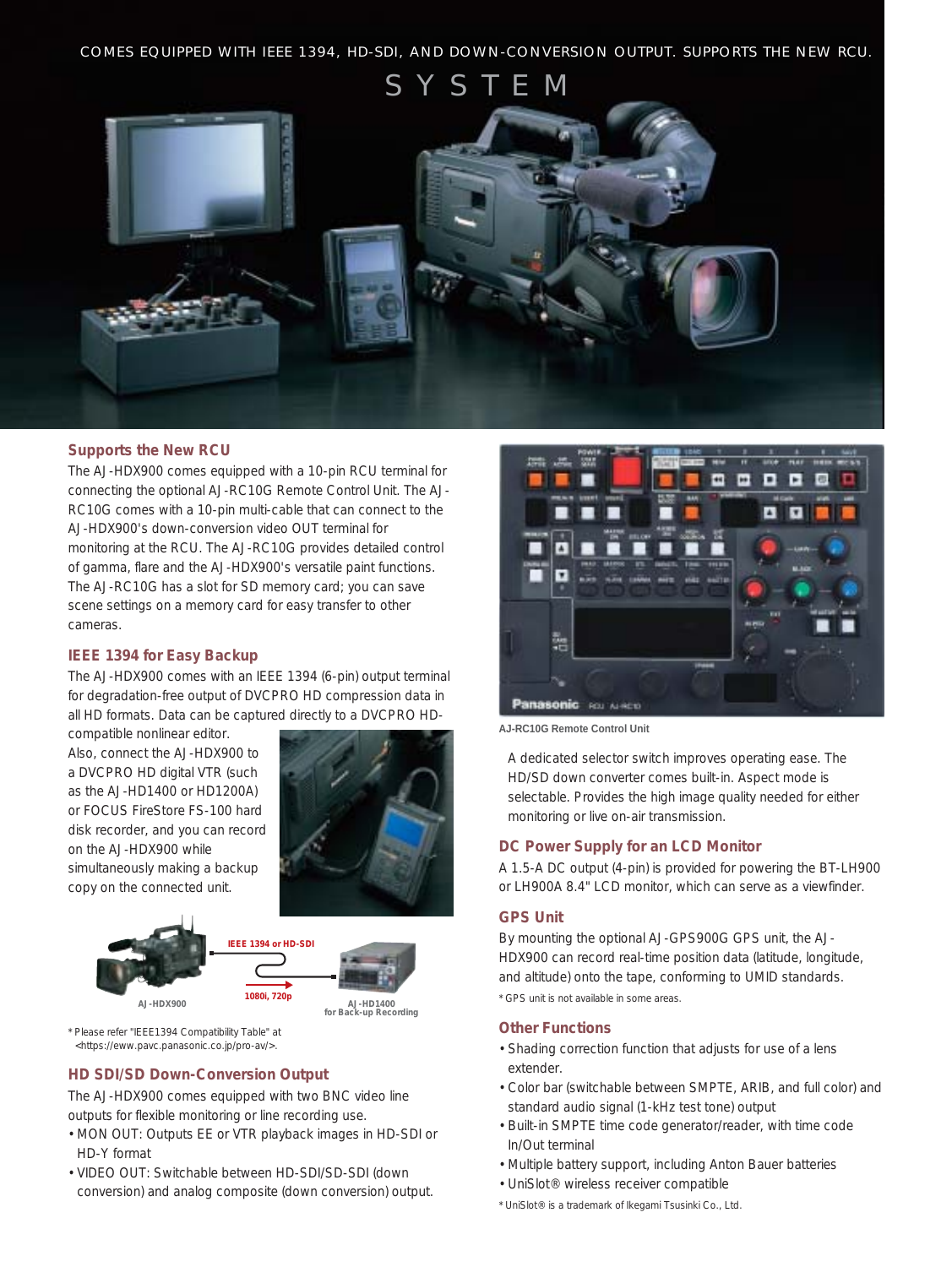#### SUPPORTING EQUIPMENT AND PERIPHERALS





**AJ-HVF21G** 2" HD EVF 59.94Hz/50.00Hz switchable

**AJ-GPS900G** GPS Unit





**AJ-MC900G** \*Not available in some areas.

Stereo Microphone (5-pin)

**AJ-MH800G** Microphone Holder



**SHAN-TM700** Tripod Adapter

SD Memory Card

Anton/Bauer Ultra Light



**FireStore FS-100** Portable DTE Recorder



**AJ-SC900**

Anton/Bauer TITAN70 AC Adaptor/ Battery Charger

Anton/Bauer Battery Charger

Anton/Bauer Battery Charger Package

HTP-T230

Anton/Bauer Dionic Batery

Soft Carrying Case \*Not available in some areas.

**AJ-HT901G** Hard Carrying Case \*Not available in some areas.

**SHAN-RC700** Rain Cover \*Not available in some areas.



**AJ-RC10G** RCU (Remote Control Unit) • 10P Remote Cable 10m



**BT-LH900A** 8.4" HD/SD LCD monitor<br>**BT-LH1700W** 17"Wide HD/SD LCD mo **BT-LH1700W** 17"Wide HD/SD LCD monitor<br>**BT-LH2600W** 26"Wide HD/SD LCD monitor 26"Wide HD/SD LCD monitor



DVCPRO HD Recorder • Equipped with IEEE 1394 and HD-SDI